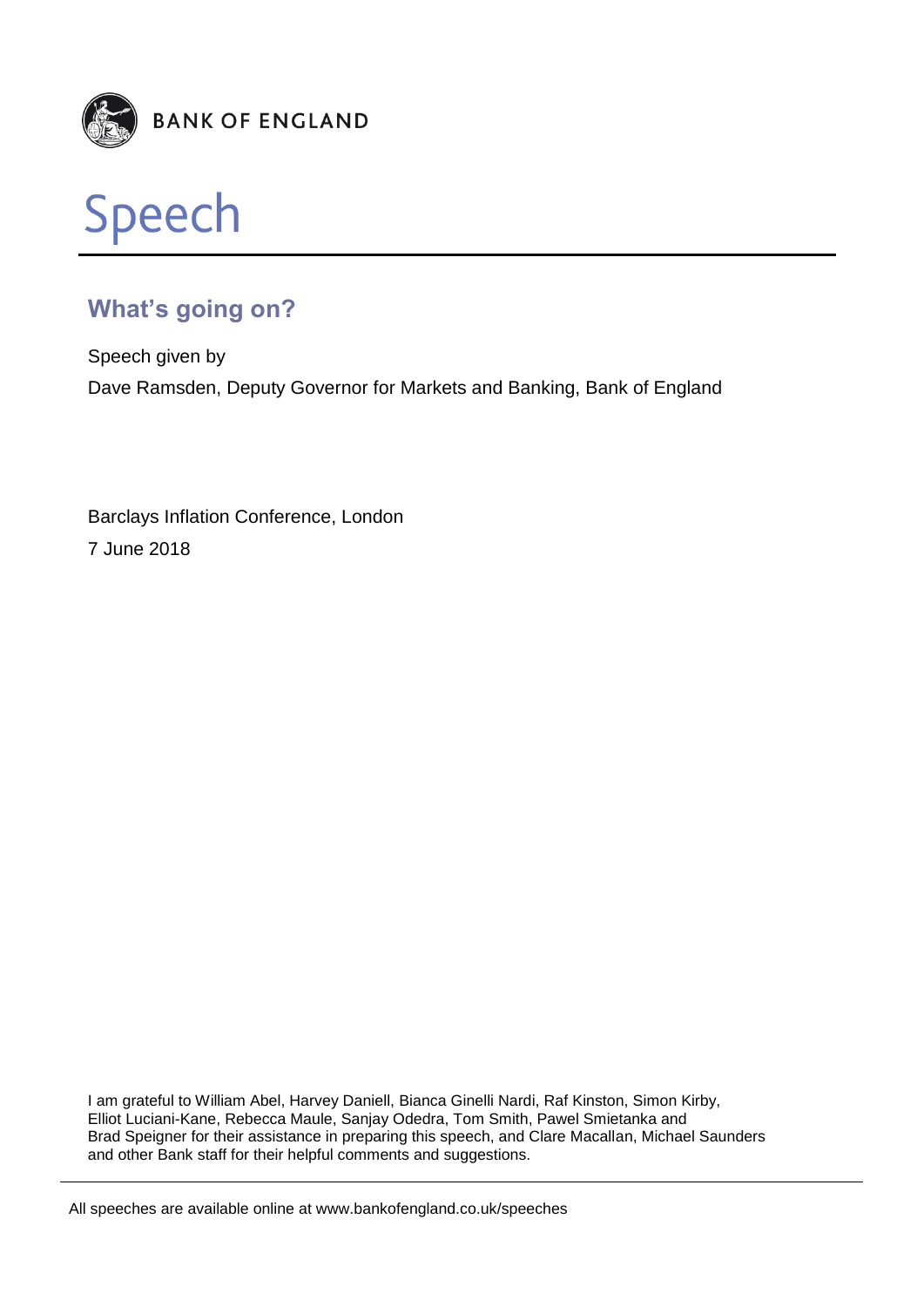## **An unusual position**

UK GDP growth has slowed following the Brexit referendum, and it slowed even more in the first quarter of this year. In the MPC's May Inflation Report we are forecasting that it will remain subdued over the forecast period. If our forecast materialises, annual growth will have been between 1¼ and 2% for five consecutive years from 2016 to 2020. To give some context, annual average GDP growth has been in this range in only eight of the 50 years before that period, and three of those were since the financial crisis.

It's been said before but it bears repeating: the UK economy is in an unusual position.

Over the past few years, meanwhile, unemployment has fallen from a high of 8.5% to a forty year low of just 4.2%. Employment has similarly picked up to record highs. Usually you would expect faster growth to be accompanied by stronger employment growth, and vice versa (Chart 1) – an empirical fact so robust that economists know it as Okun's Law.<sup>1</sup> Since the financial crisis, however, this law has, if not broken down, at least started working rather differently than before. Unemployment has fallen far more, and employment growth has been far stronger, than might have been expected given the subdued pace of GDP growth (Chart 2).



## **Chart 1: GDP and employment growth**

 $1$  Okun, Arthur M. "Potential GNP, its measurement and significance". Cowles Foundation, Yale University, 1962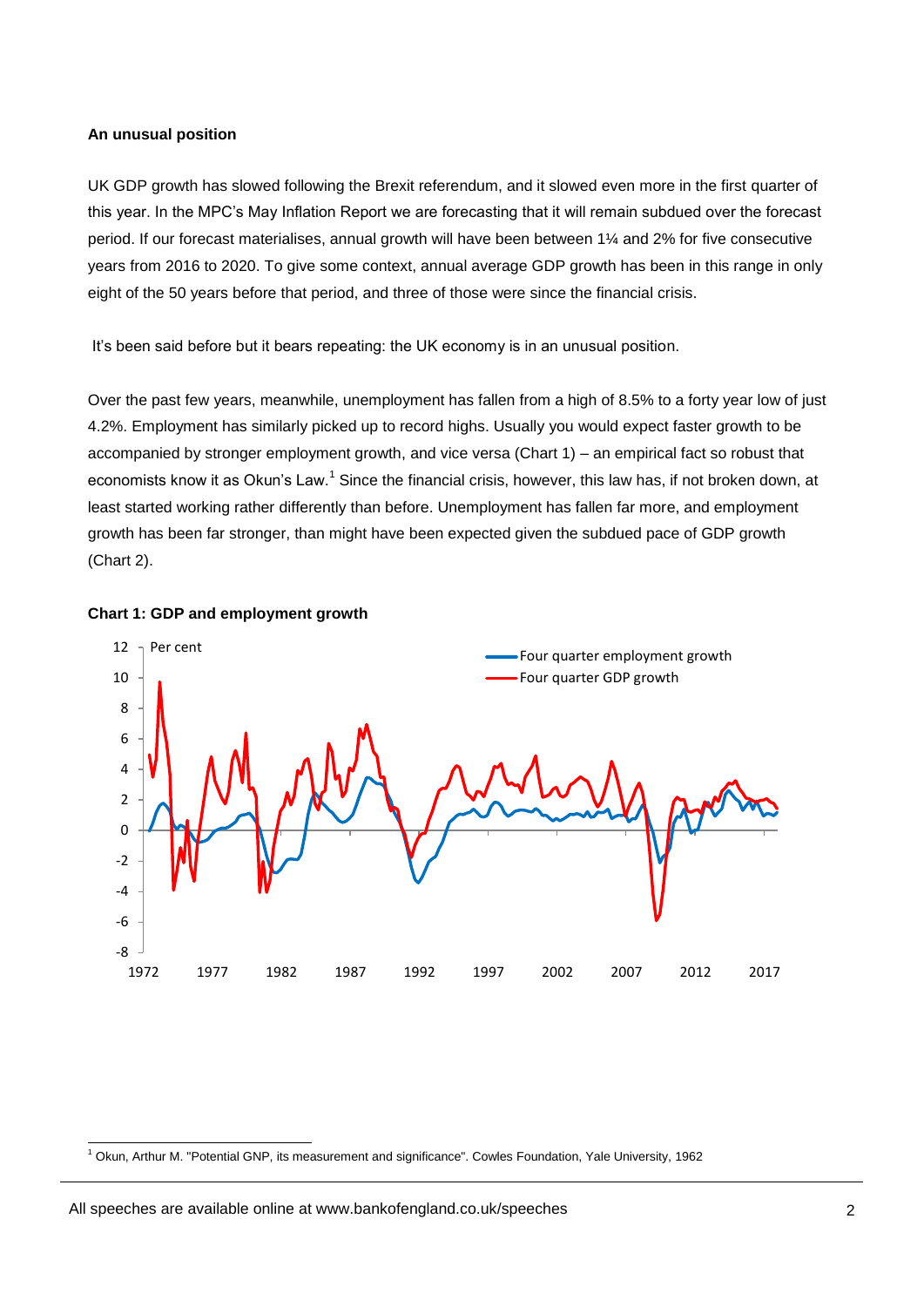**Chart 2: Okun's Law and the financial crisis**



Arithmetically this is accounted for by a fall in the rate of labour productivity growth. Having grown steadily for a number of decades, the level of productivity fell sharply following the financial crisis. That was in line with historical experience.<sup>2</sup> What there is much less historical precedence for is the failure of productivity growth to recover to its pre-crisis growth rate. A cottage industry of economists – including me – have tried to explain the so-called productivity puzzle.<sup>3</sup>

All speeches are available online at www.bankofengland.co.uk/speeches

<sup>&</sup>lt;sup>2</sup> Carmen Reinhart and Kenneth Rogoff (2009), "This Time is Different: Eight Centuries of Financial Folly". Princeton University Press<br><sup>3</sup> I set out my views in more detail in a speech in February. See: Ramsden, D. "The U Babraham Hall, Cambridge, 23 February 2018. Many other members of the MPC have also given their attention to the question – see for example: Tenreyro, S., "The fall in productivity growth: causes and implications", speech at Queen Mary University of London, 15 January 2018; Haldane, A. G., "Productivity puzzles", speech at the London School of Economics, 20 March 2017.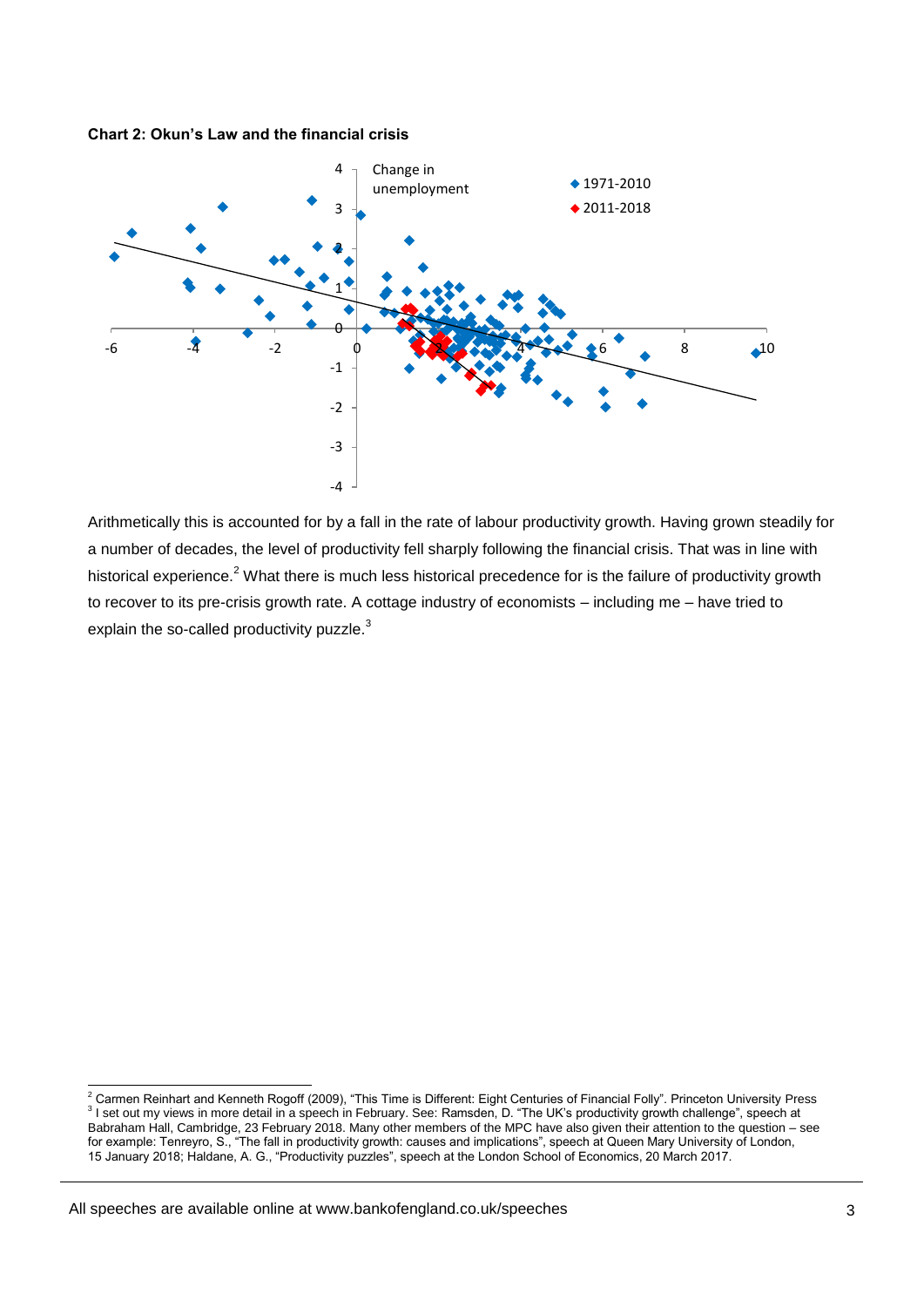

**Chart 3: The productivity (growth) puzzle**

Finally, with unemployment falling to near-record lows, and spare capacity being rapidly eroded, you might expect wage growth to have picked up at a similar pace. The existence of a wage Phillips Curve, its stability, its slope and its identifiability in the data are collectively one of the more contentious subject areas in economics – and for some of you my next chart (Chart 4) may not do much to persuade you of any of these. Nevertheless I think most practising economic policymakers would expect to see at least some link between falling unemployment and rising wages. $^4$  Indeed one reason for the fall in the curve over time is arguably policymakers' success at using that link to control inflation and bring down nominal wage expectations. At any rate, the stubborn failure of wage growth to rise much above 2% - that is, above half its pre-crisis rate – and workers' surprising willingness to absorb that in real wages represents one more surprising feature of the British economy.

 4 The original observation was made in: Phillips, A. W. (1958). "The Relationship between Unemployment and the Rate of Change of Money Wages in the United Kingdom 1861-1957". Economica, 25 (100): 283–299. For more recent MPC discussion, see: Tenreyro, S (2018). "Models in macroeconomics", speech at the University of Surrey, 4 June 2018; Vlieghe, G (2018), "From asymmetry to symmetry: changing risks to the economic outlook", speech at the Confederation of British Industry, Birmingham, 23 March 2018; Broadbent, B (2017), "Brexit and interest rates", speech at the London School of Economics, 15 November 2017; Cunliffe, J (2017). "The Phillips curve: lower, flatter or in hiding?", speech at the Oxford Economics Society, 14 November 2017.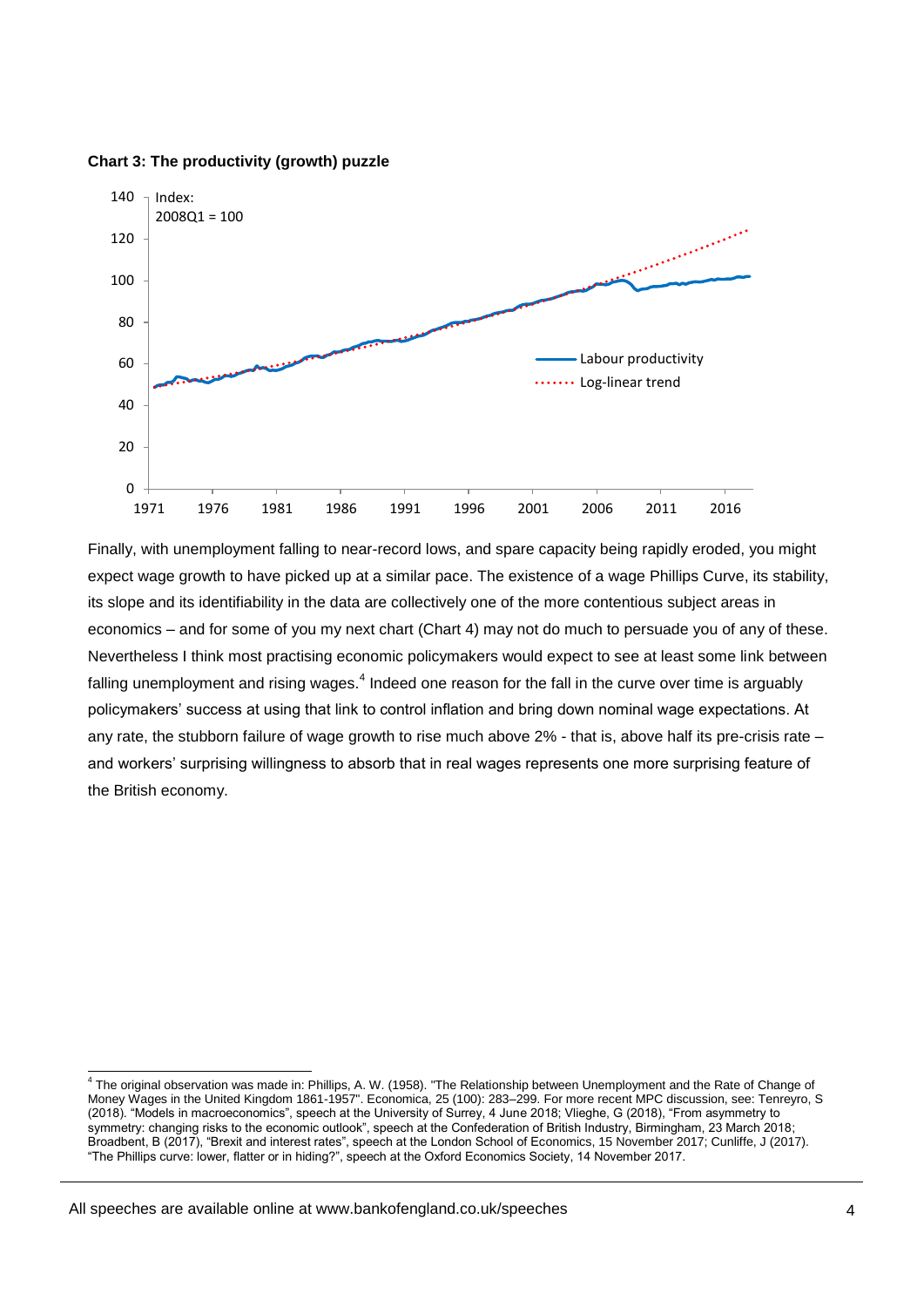

#### **Chart 4: The wage Phillips Curve**

I want to use my speech today to focus on the implications of the UK's unusual economic position for inflation and for monetary policy, both in terms of what has happened over the recent past and of what I expect to happen in future. I will focus on three aspects of the economy in particular. First, the ongoing consequences of the vote to leave the EU, and what those have meant and could mean in future for monetary policy. Second, the continued evolution of the labour market and how I expect that to affect inflation and monetary policy in future. And third, developments in the economy at the start of this year: the unexpected weakness of GDP and evolution of inflation.

These aspects of the economy are unusual in terms of what they imply for the UK outlook. But as a policymaker I feel reasonably confident, even with the uncertainties, that, together with my colleagues on the MPC, I have a reasonable understanding of what's going on, and in particular what the implications are for inflation. Let me explain why in more detail, and then conclude with where that leaves my policy thinking.

# **The Brexit vote**

## Turning first to Brexit.

The vote to leave the EU leaves the UK in a position which is not just unusual but unique. As my colleague the Governor said recently, the Brexit negotiations are the biggest challenge as well as the biggest opportunity facing the country at this moment. And the outcome of those negotiations remains the most significant influence on the economic outlook, as well as the greatest source of uncertainty about the future. As a member of the MPC, my task in the face of this uncertainty is to balance any trade-off between the speed at which inflation returns sustainably to target and supporting employment and activity, in line with our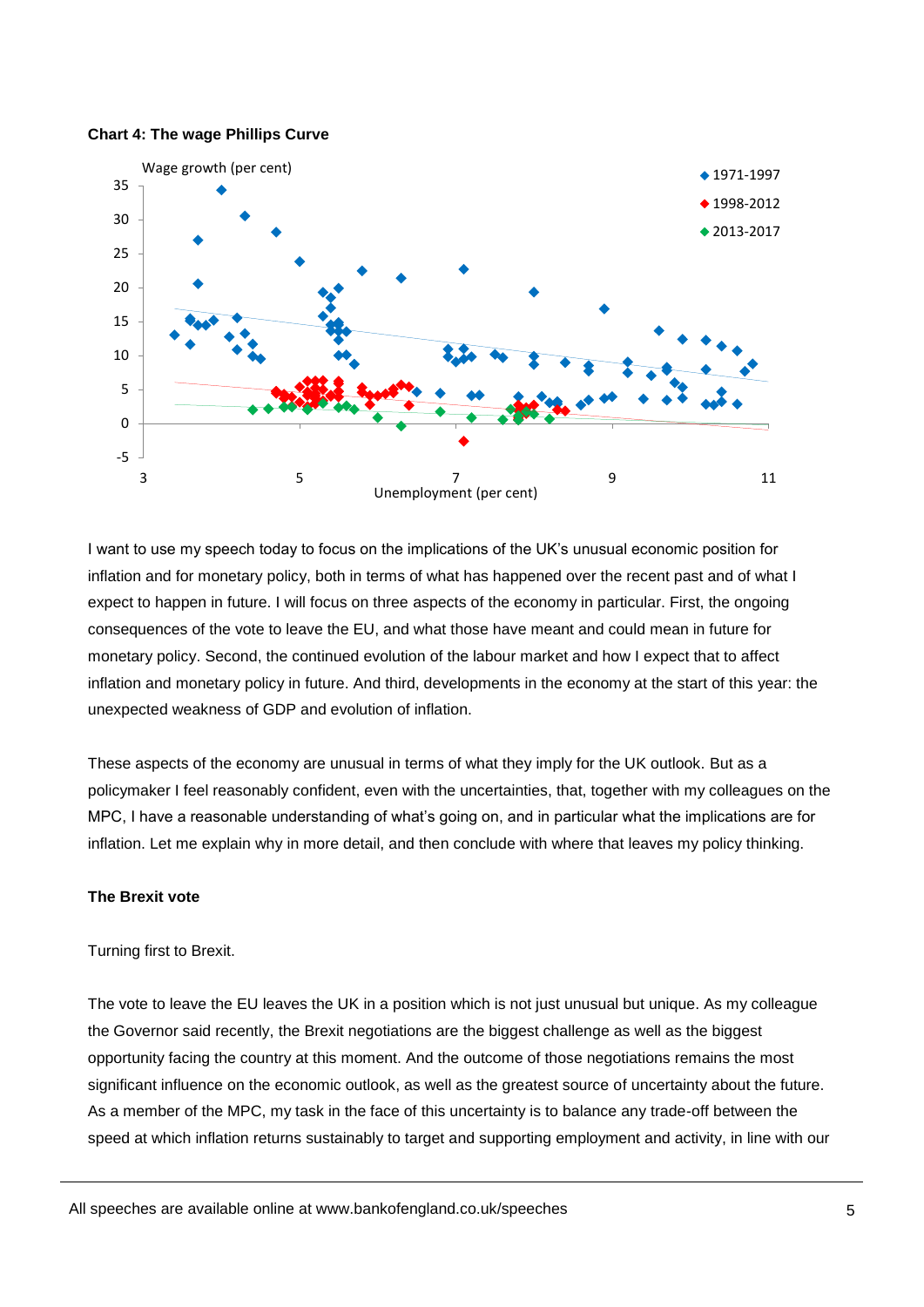remit from the Government, as the UK economy transitions to whatever end state results from those negotiations.

What does that mean in practice?

In the MPC's assessment, consistently held since before the referendum, Brexit is affecting the UK economy via three main channels – that is, through its effects on supply, demand and the exchange rate.

On the supply side we expect Brexit to have both a long and a short run effect on productivity.

The long run effect comes about through the effects on the UK's openness.<sup>5</sup> We know that on average being more open to trade makes an economy more productive. That comes about through a range of channels. For example, greater competition encourages UK firms to operate more efficiently. Access to larger export markets enables them to take more advantage of economies of scale. And the ability to trade allows the UK to specialise in sectors where it has a competitive advantage. To the extent that leaving the single market or the customs union makes it harder to do business with the EU, that will reduce the economy's productive capacity. (Equally if leaving the EU allows the other economies to trade with and invest more openly in the UK then these same channels are likely to support UK productivity). We don't know whether these long-run channels are already in operation. But it is possible that they have been contributing to reinforce the continued weakness of productivity growth.<sup>6</sup>

In the short run what we do know is that uncertainty about the eventual outcome of the Brexit negotiations, and perhaps the expectation that Brexit will lower economic growth over time, has been depressing business investment. Businesses are waiting for more clarity before embarking on new capital projects, and that reduces their productive capacity relative to what it could have been, as well as hampering resource re-allocation across the economy.

We see this most clearly in business surveys. Brexit has consistently ranked at or near the top of the list of the risks identified in the Deloitte survey of Chief Financial Officers.<sup>7</sup> In the Bank's own quarterly Decision Makers' Panel, around 40% of firms consistently identify Brexit as a major source of uncertainty, with less than 20% viewing it as unimportant (Chart 5). Bank staff analysis of the results points to a drag of between 3 and 4% on nominal investment growth since the referendum as a result of this uncertainty<sup>8</sup>.

<sup>-</sup><sup>5</sup> For more detail on these mechanisms, see the Box on "Factors affecting the prospects for long-term supply following the EU referendum" on pages 29-30 of the August Inflation Report.<br><sup>6</sup> It is also pessible that actual ar apticipated abanges in ins

It is also possible that actual or anticipated changes in institutional arrangements due to Brexit might affect the outlook for net migration and therefore population growth.

 $^7$  Specifically, it has been at the top of the list for two years, falling back for the first time to second place in Q1, with its place at the top taken by weak UK demand.

<sup>8</sup> For more information on the Decision Maker Panel, see Bloom, N. et al (2017), "Tracking the views of British businesses: evidence from the Decision Maker Panel", Bank of England Quarterly Bulletin, 2017Q2. The Bank's 2018Q1 Agents' Summary of Business Conditions includes the latest published results from the survey.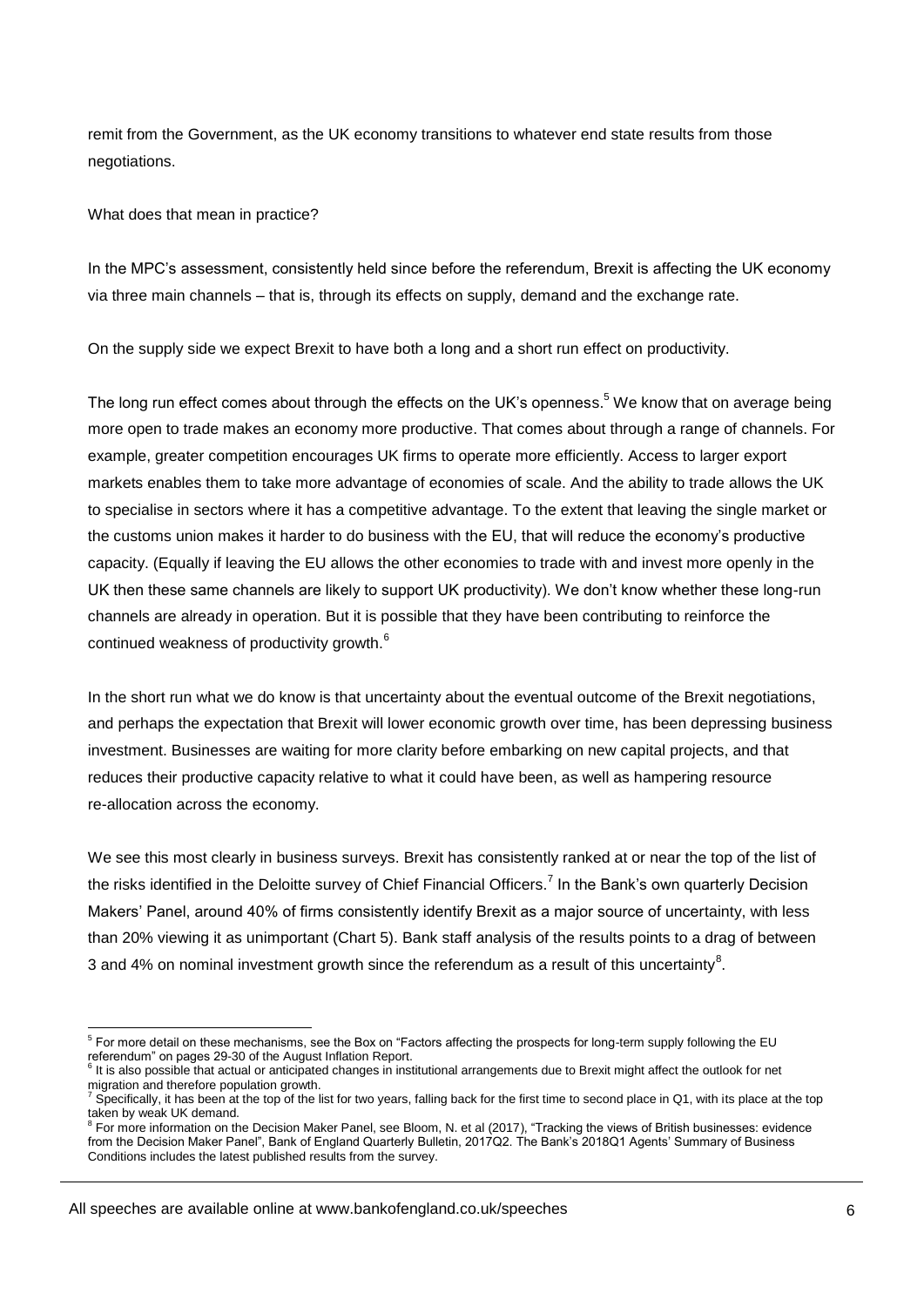

## **Chart 5: Brexit as a source of uncertainty<sup>9</sup>**

On the demand side, while Brexit did not lead to an immediate fall in GDP, it is nonetheless exerting a drag. In addition to its effects on investment, it has had a significant impact on real household incomes and therefore on consumption. The main vehicle for this impact has been the fall in the exchange rate, which remains some 15% below its pre-referendum peak. The rise in import prices caused by sterling's depreciation has had a material and persistent effect on incomes: real household income has only risen by 0.2% in the seven quarters since the referendum, compared with averaged growth of over 1½ % per year in the five years prior to it (**Chart 6**).

Given that slowing in real income growth, you could argue that it's surprising that households haven't adjusted consumption even more. Consumption growth has certainly slowed: it has averaged around 0.3% per quarter since the referendum, compared to 0.6% in the previous five years and nearly 0.9% in the pre-crisis decade. But households have also in aggregate reduced their savings – the household saving rate has fallen by some two per cent of income (**Chart 7**). Whether households will maintain that lower rate of saving, as in the MPC's central forecast, remains to be seen – there must be a risk that consumption could adjust further.

<sup>-</sup> $9$  Question: "How much has the result of the EU referendum affected the level of uncertainty affecting your business?"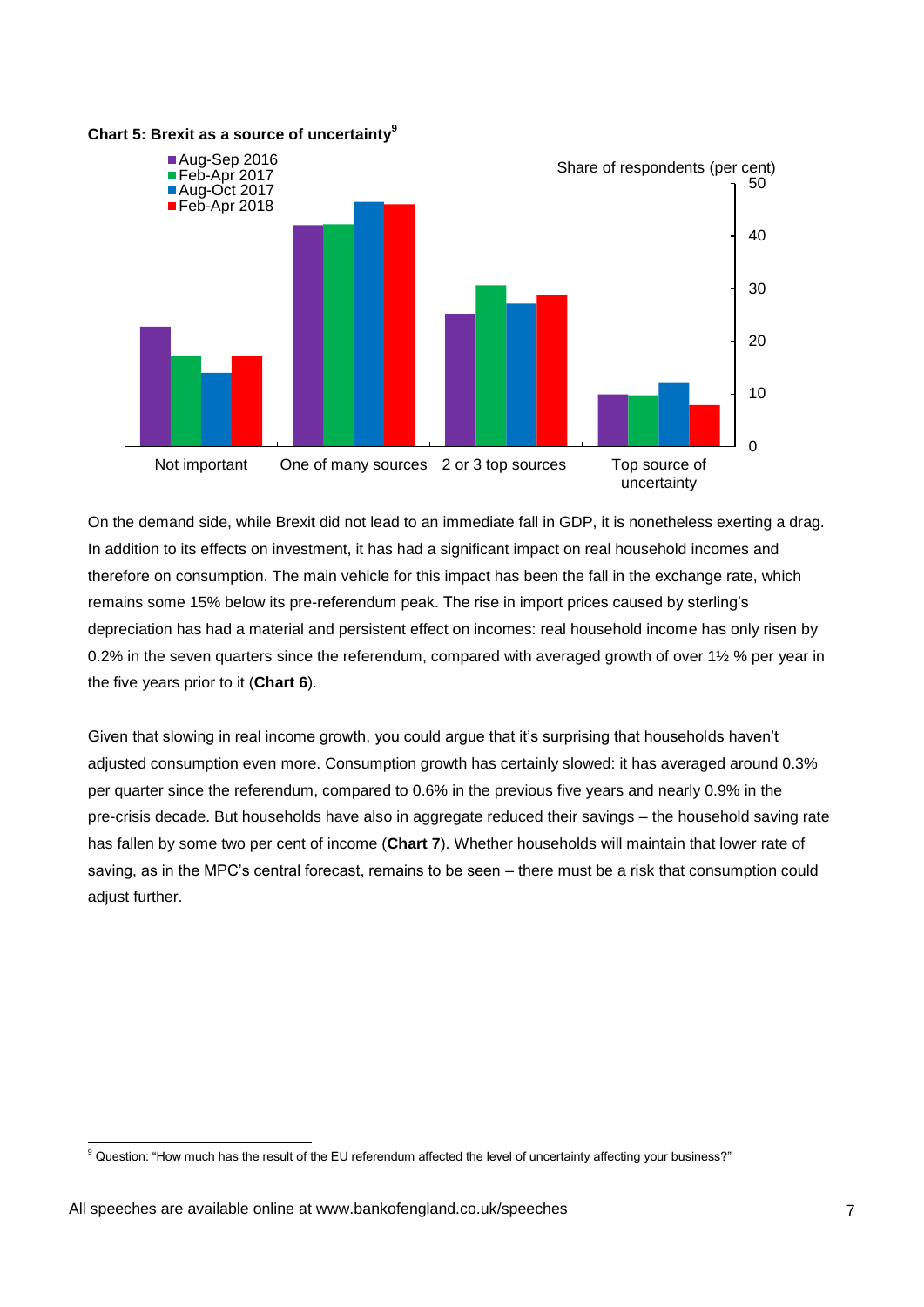



# **Chart 7: Household saving rate**

-



Why didn't demand fall further following the referendum? One reason is that the fall in the exchange rate, while dampening consumption, will also have supported net trade. Another is the policy actions that were taken in response.<sup>10</sup> In addition, demand has been helped by an unexpectedly strong global recovery, which will have boosted trade and investment, as well as by more supportive financial conditions, particularly

 $10$  The MPC's policy package in August 2016 – which consisted of a cut in Bank Rate, the introduction of the Term Funding Scheme to ensure that that cut was passed through, and an additional £60bn of asset purchases including corporate bonds – will have provided stimulus, as will the mild loosening in the fiscal stance in the subsequent Budget. In addition, the FPC amended the leverage ratio framework for UK banks by excluding central bank reserves, cut the counter-cyclical capital buffer to zero, and emphasised that banks' liquidity reserves are usable, while the PRA Board decided to use regulatory flexibilities to smooth insurers' transition to new regulatory standards in a very low interest rate environment.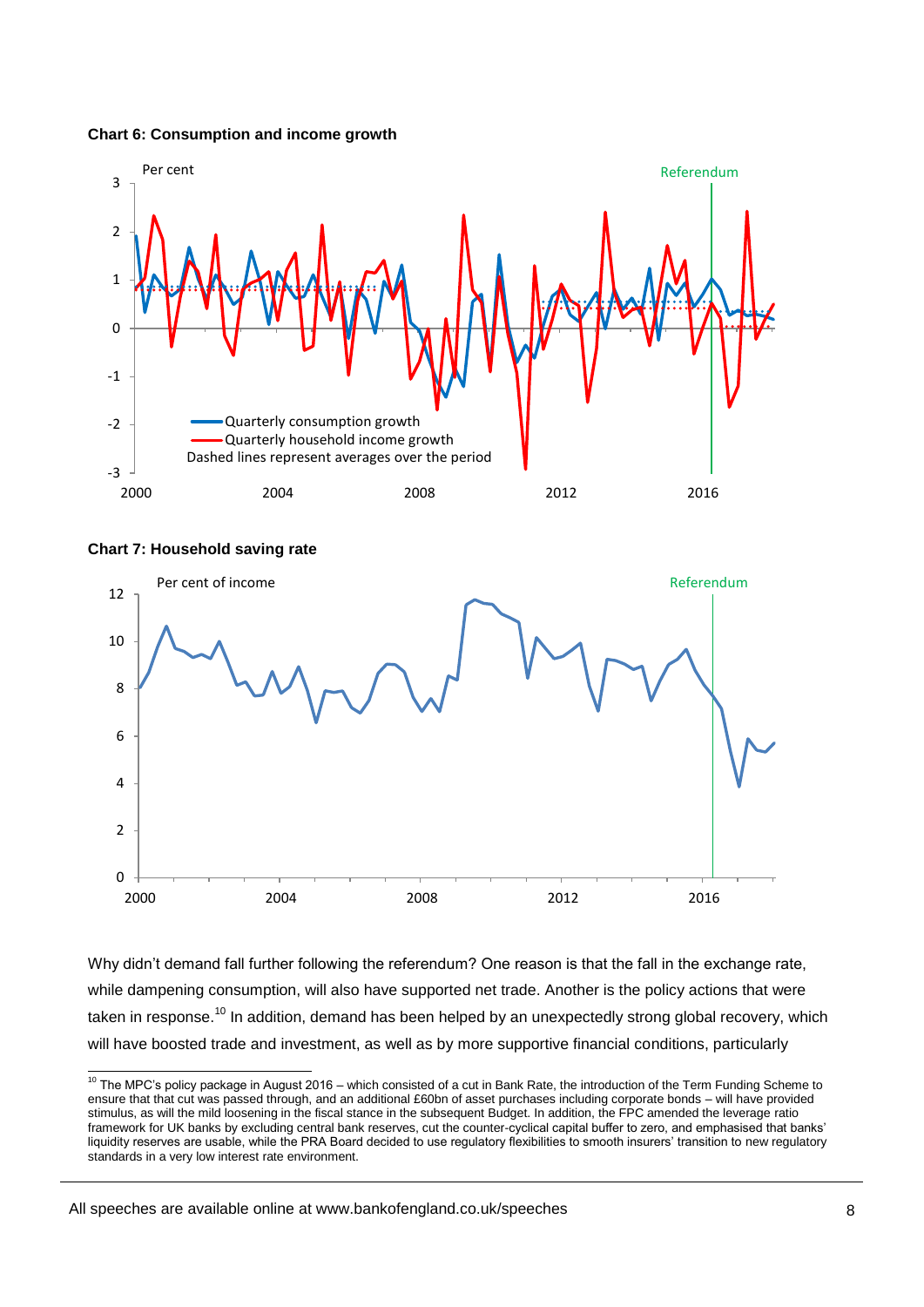intense competition in mortgage markets, which will have helped offset some of the effects on consumption of the fall in income.<sup>11</sup>

Finally, the third channel through which Brexit is affecting the UK economy is through its effect on the exchange rate. I have already discussed its effects of the recent depreciation on demand, where it has contributed to a rotation away from consumption and towards net trade. Equally important for the MPC has been its effect on inflation.

I hardly need to remind an inflation conference that CPI inflation has overshot the MPC's 2% target for over a year now, peaking at 3.1% last autumn. That overshoot has almost entirely reflected the effects of the depreciation. UK non-fuel import prices have risen 7% since the referendum, a direct result of the lower exchange rate. If anything that is a little less than we had been expecting based on past experience, and we revised down our inflation forecast slightly in the last Inflation Report to reflect that. But it has nevertheless been enough to generate a significant overshoot.

Why did the MPC not act to prevent that overshoot? After all, the Committee knew it was coming.

One reason is that the lags from raising Bank Rate and lowering inflation are long enough that we would have been unlikely to be able to offset the full effect of import prices. But a more substantive reason is that we were faced with a trade-off between growth and inflation.

The MPC's remit gives us two very clear objectives. The first objective, is "to maintain price stability", defined as an inflation target of 2%. Importantly that target is symmetric: there is no bias towards keeping inflation above or below the target. The second objective is "to support" – subject to the first – "the economic policy of Her Majesty's Government, including its objectives for growth and employment".

Economic situations like the one the UK has been in create a conflict between these two objectives. Monetary policy can reduce inflation, but only at the cost of reducing output and increasing unemployment. If inflation is above target and output is below potential (or vice versa), there is a fundamental trade-off between achieving the two objectives. Since 2013 the MPC's remit has required us to manage significant trade-offs when exceptional circumstances cause them to arise. And that has been the basis for the Committee's assessment of the UK situation since the referendum.<sup>12</sup>

To explain how our position on this has evolved, let me turn to the second unusual aspect of the economy that I want to focus on this afternoon: the UK labour market.

<sup>&</sup>lt;sup>11</sup> For more details see Box 5, "How has the economy evolved relative to the February 2017 Report", in the Prospects for Inflation section of the May 2018 Inflation Report.<br><sup>12</sup> For a detailed explanation see: Carney, M (2017), "Lambda", speech at the London School of Economics, 16 January 2017.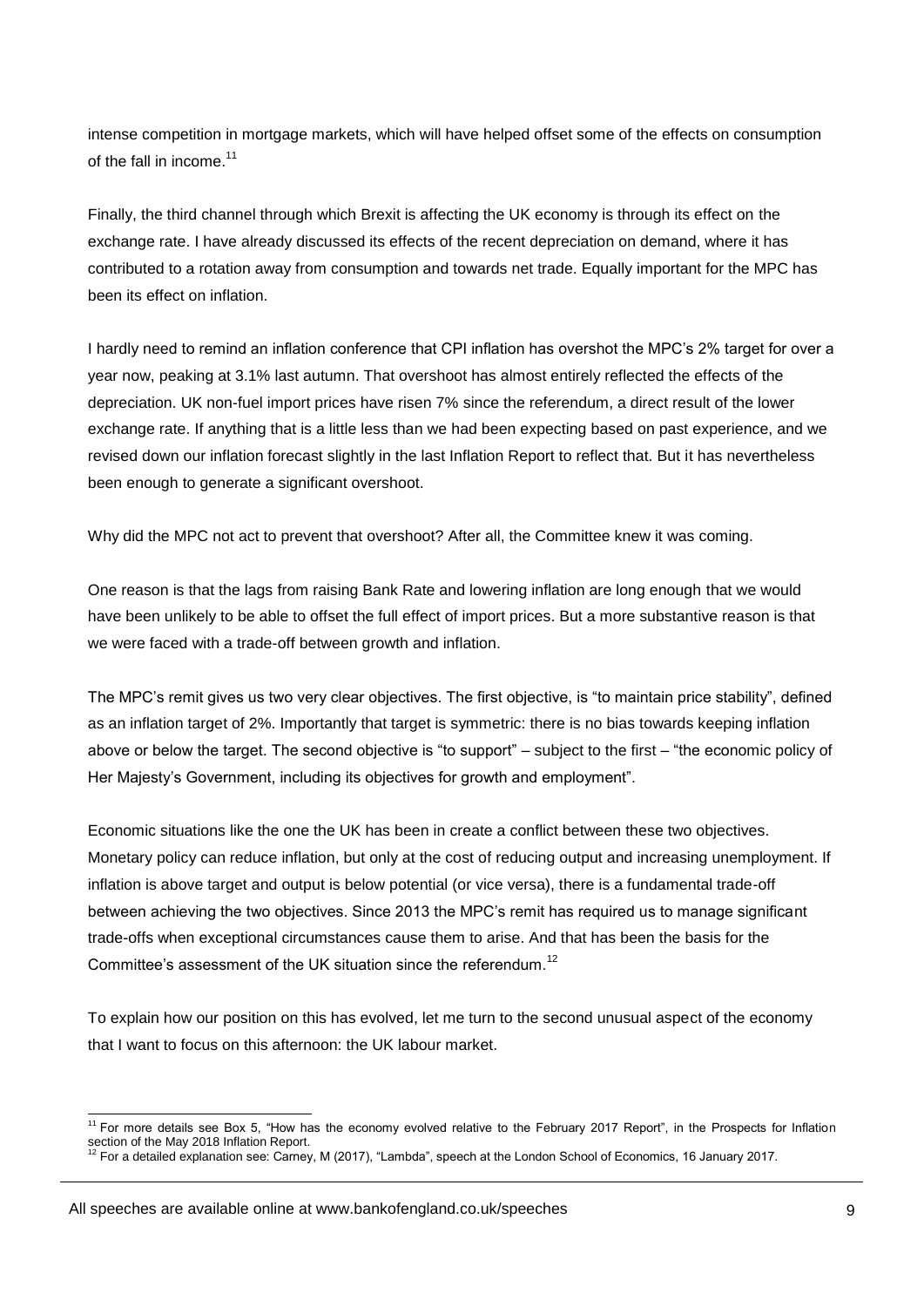## **The labour market**

I said at the start of this speech that wage growth has been surprisingly weak. That wasn't a figure of speech. This chart (**Chart 8**) shows the MPC's wage growth forecasts from the past few years against the actual data. As you can see, the MPC have been consistently surprised by the continued weakness of wage growth.

## **Chart 8: MPC wage forecasts**



Why have wages been so persistently weak?

One reason is weak productivity growth. How much companies are prepared to pay their workers depends ultimately on how much those workers are able to produce. Weaker productivity has meant weaker wage growth.

But wages were weak even relative to productivity. Statistical models that take account of the effects of slack and productivity struggled to explain the full extent of the weakness in wages. "Missing wage inflation" and the question of whether the Phillips curve was dead became a hot topic among economists. As with the productivity puzzle itself, there are a wide range of candidate explanations for this "wage puzzle". I won't go through the full list now. But I do just want to mention three that I find relevant.

One candidate explanation is that there may be lags between unemployment falling and wage growth starting to pick up. That might be the case for instance if wage expectations take time to adjust to a tighter labour market – any lasting effect of the post-crisis downward nominal wage rigidity should have worn off, but could re-emerge if 2% wage inflation has become accepted as more typical following the financial crisis. Or it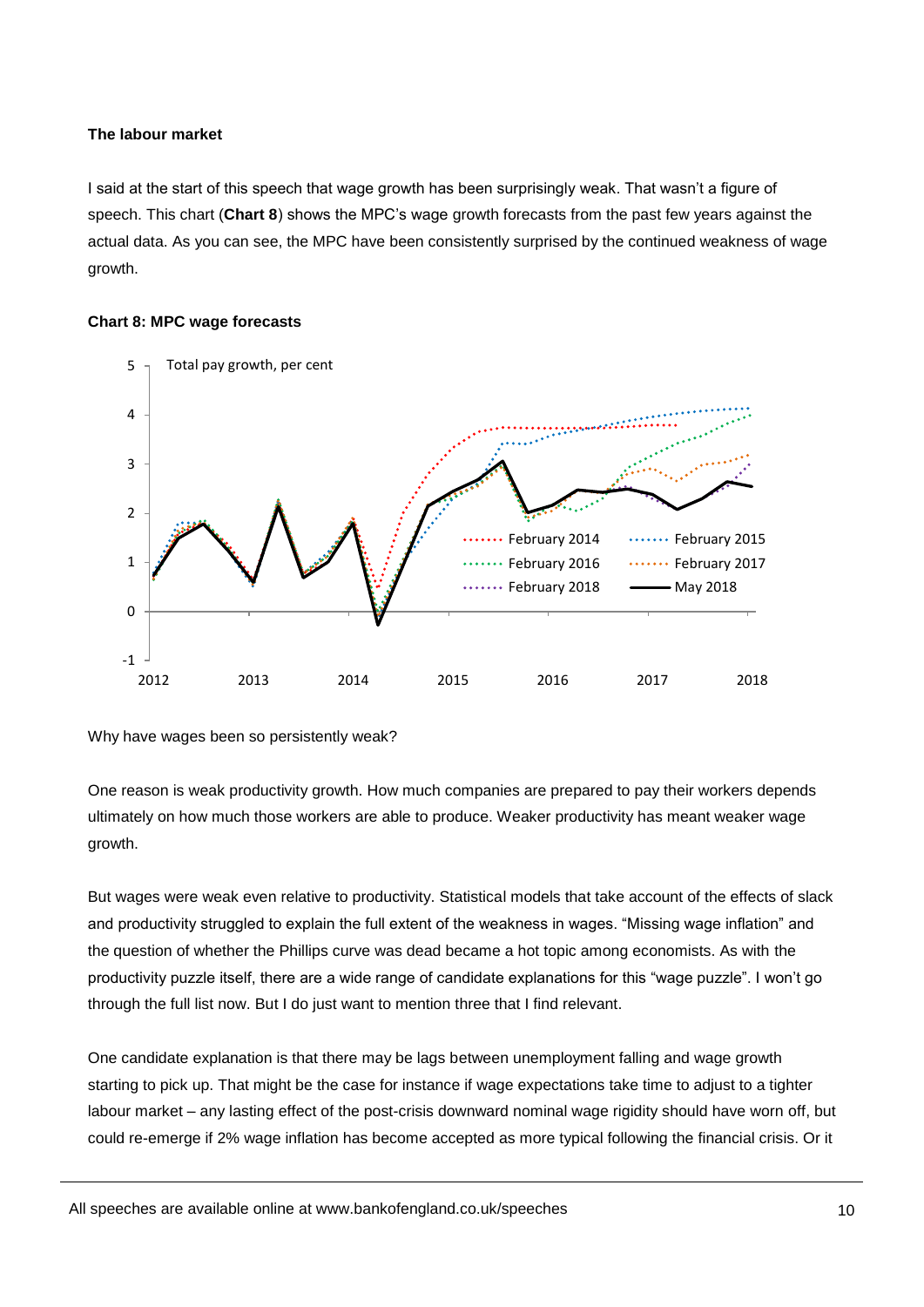might be that pay initially only rises for workers moving jobs, and that pay for workers staying in the same job doesn't pick up until the stock of unemployment workers is used up. That would be consistent the fact that pay growth for "switchers" has recovered by much more than pay growth for "stayers" (**Chart 9**). In the more recent period it might be that this is another effect of Brexit: as I argued last autumn, workers might have responded to uncertainties about the outlook by showing even more flexibility in their wage demands, or employers might be acting in a more precautionary way.



#### **Chart 9: Pay growth for "switchers" and "stayers"**

This chart contains statistical data from ONS which is Crown Copyright. The use of the ONS statistical data in this work does not imply the endorsement of the ONS in relation to the interpretation or analysis of the statistical data. This work uses research datasets which may not exactly reproduce National Statistics aggregates.

A second explanation would be if technological or other developments have reduced individual workers' bargaining power. This would be a continuation of a long run trend rather than a development specific to the financial crisis. It would be consistent with those studies which find a longer-term flattening of the Phillips Curve that predates the crisis. But it might have intensified with the "Uberisation" of, and other influences on, the UK labour market, which may have left workers more atomised. Greater contestability across international labour markets and the greater integration of the global labour pool would also fall into this category.<sup>13</sup>

Finally, a third explanation would be that headline unemployment might be understating the amount of slack left in the labour market. At the same time as actual unemployment has been falling, there have been a number of structural changes in the labour market that are likely to have shifted the equilibrium

<sup>&</sup>lt;sup>13</sup> For more detail, see: Carney, M (2017), "[De]Globalisation and inflation", 2017 IMF Michel Camdessus Central Banking Lecture, 18 September 2017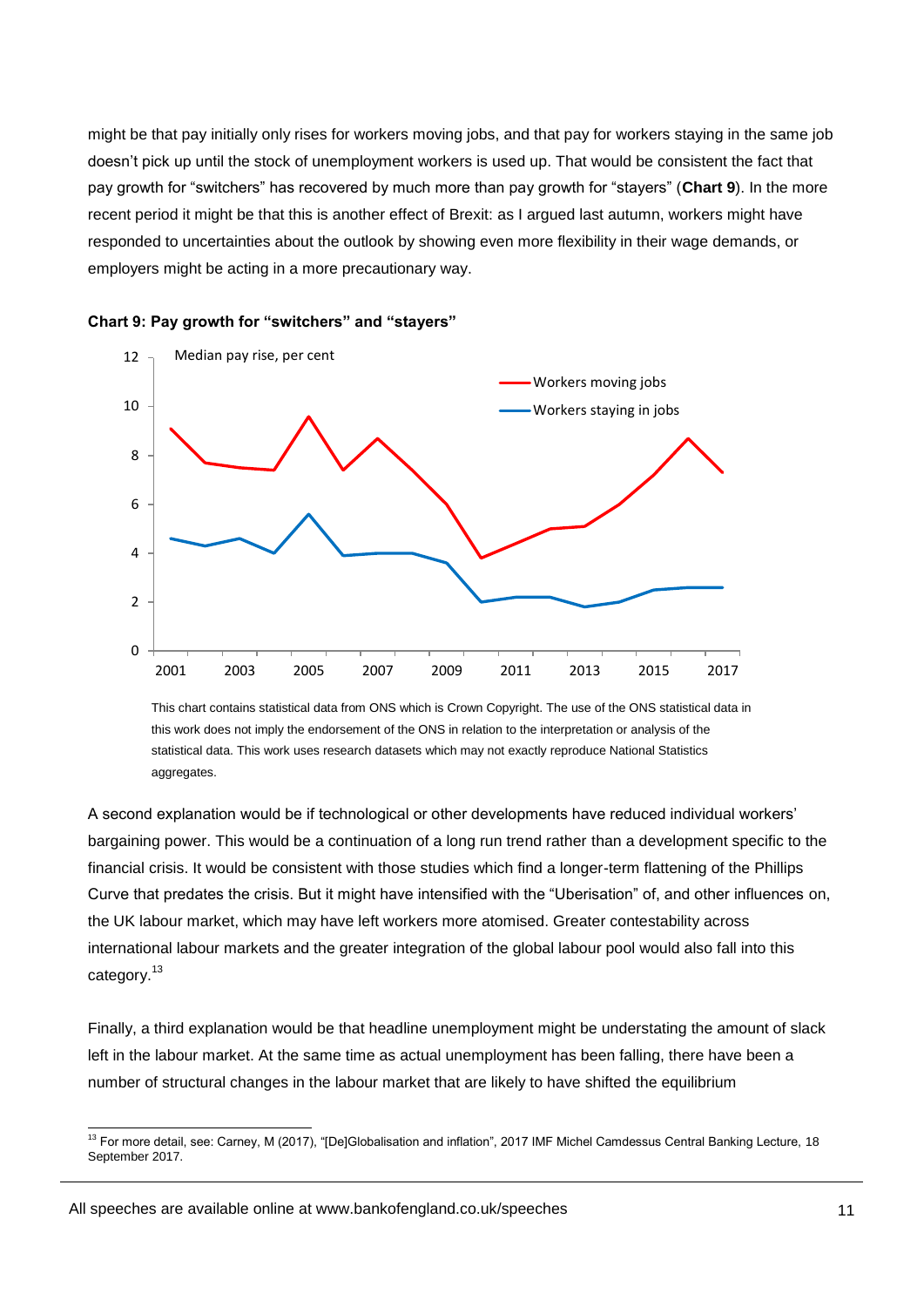unemployment rate. For example, higher educational attainment, increased use of online job advertising, and increased flexibility in the labour market are likely to have increased matching efficiency and lowered job destruction rates. That would have been consistent with the fact that broader measures of domestically generated inflation also remained below levels that would be consistent with inflation at target in the medium term.

The idea that there was more slack than headline measures of unemployment were suggesting was one that I put particular weight on when I started on the MPC last autumn – in other words that there was more room for the economy to grow without generating inflation above target in the medium term. That was one reason why I voted (in the minority) for no change at the November policy meeting.<sup>14</sup> During the MPC's annual supply stocktake in February we made a judgement to revise our estimate of the economy's equilibrium unemployment rate from 4½% to 4¼%: in other words, a judgement that there was indeed some more slack in the labour market. That left me more comfortable with the balance of risks around the MPC's central assumptions than I had been previously.

At the same time, by the February Inflation Report, annual wage growth in the data had picked up materially relative to what we had been expecting at the November meeting. In November the most recent observation for whole economy regular pay had been of just 2.1% growth (in August). And we were forecasting it to only pick up very slightly over the next six months. But by the February Report it had picked up to 2.4% growth (in November) and we were forecasting a further pick-up to 2.8% over the next few months. That was corroborated by our Agents' pay survey which was pointing to a  $\frac{1}{2}$  percentage point increase in settlements this year, from around 2½% to around 3%, with the ability to recruit and retain staff the number one factor driving growth.

Since February the picture has remained the same. Wages did indeed pick up to 2.8% by the May Inflation report. And the very latest observation, of 2.9% regular pay growth in March, was slightly higher than our expectation even in May. Wage growth has now been rising steadily over the past six months, and unit labour costs have been rising towards growth rates consistent with overall inflation at target. The period of unusually subdued growth in wages appears to be coming to an end.

## **The year so far**

-

That brings me to the third unusual situation that that we have had to contend with – developments in the economy so far this year, and how the MPC have responded to them – most recently at our May policy meeting. At the time of the February report we judged that the trade-off between managing slack and controlling inflation was much diminished. We went so far as to say that "were the economy to evolve broadly in line with the February Inflation Report projections, monetary policy would need to be tightened somewhat

All speeches are available online at www.bankofengland.co.uk/speeches

<sup>&</sup>lt;sup>14</sup> See: Ramsden, D (2017), "Monetary Policy from End to End: Define, Decide, Deliver", speech at King's College London, 20 November 2017.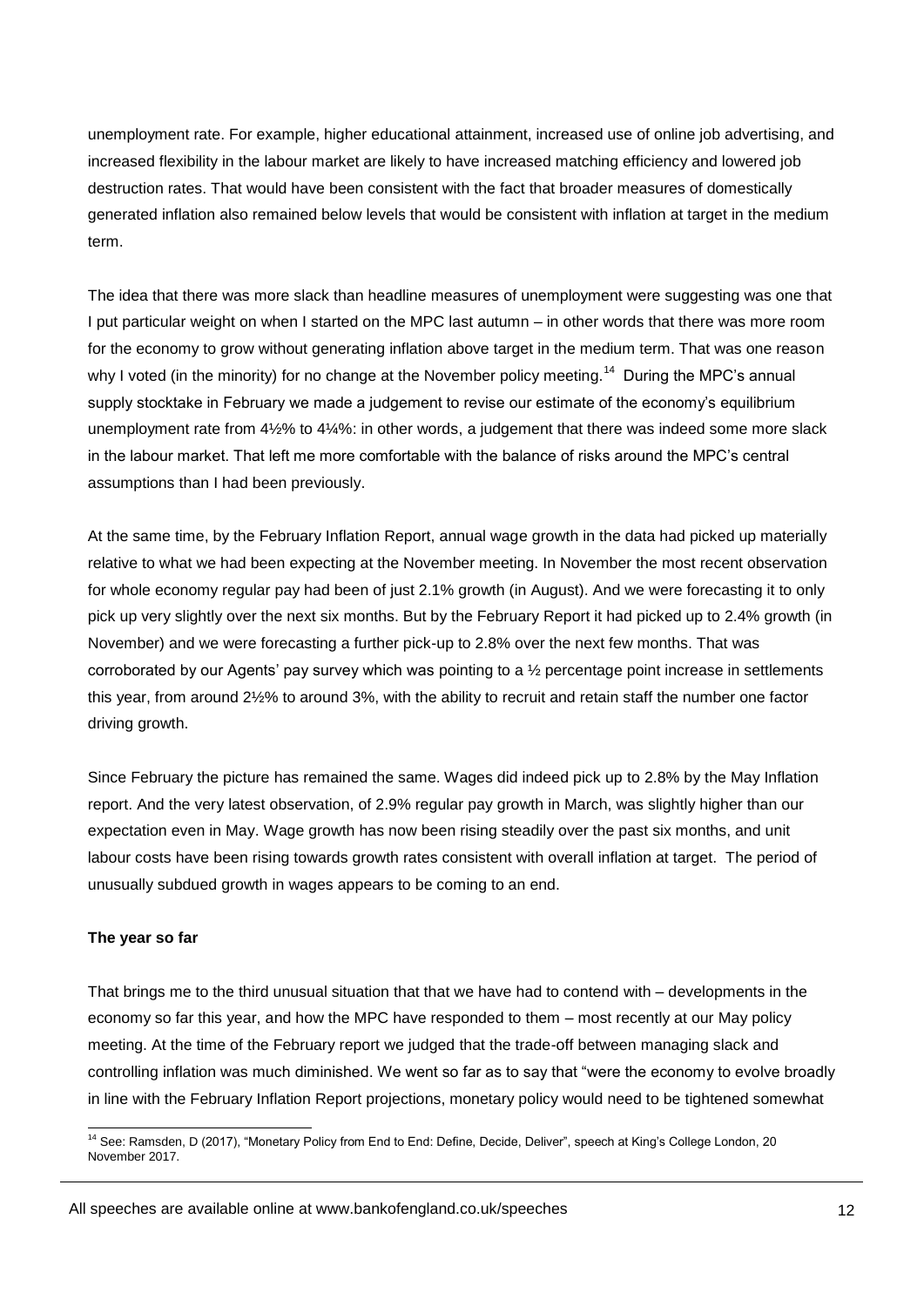earlier and by a somewhat greater extent over the forecast period than anticipated at the time of the November Report". Given that, why didn't we vote in May to raise Bank Rate?

The key thing to note here is the dependence on the data. Did the economy evolve broadly in line with our February projections?

The simple answer to that question is no. Instead from early April we were faced with a string of much less encouraging data for the early part of the year. The March PMIs fell sharply and only partially reversed in April. Inflation surprised on the downside. GDP growth in Q1 was 0.1%. Consumer confidence fell. And consumer credit growth slowed sharply in March.

Of course as always with data, there were more layers to the story. Most importantly, our staff analysis suggested the low GDP growth figure was likely to be heavily influenced by the bad weather we had in March. That was partly because the weather is likely to have had a dampening effect on activity – and the pattern of activity was consistent with this. And partly because GDP is typically revised up more than usual after periods of heavy snow: this chart (**Chart 10**) illustrates the size of revisions in previous periods of snow. From an economic perspective it was also hard to find other factors that could have contributed to such a sharp slowdown: the world economy had continued to grow, and financial conditions had remained accommodative.

## **Chart 10: Snow effects on GDP revisions**



At the same time, the labour market continued to perform robustly. Employment continued to rise, which – given its correlation with GDP, which if anything has become more contemporaneous in recent years – would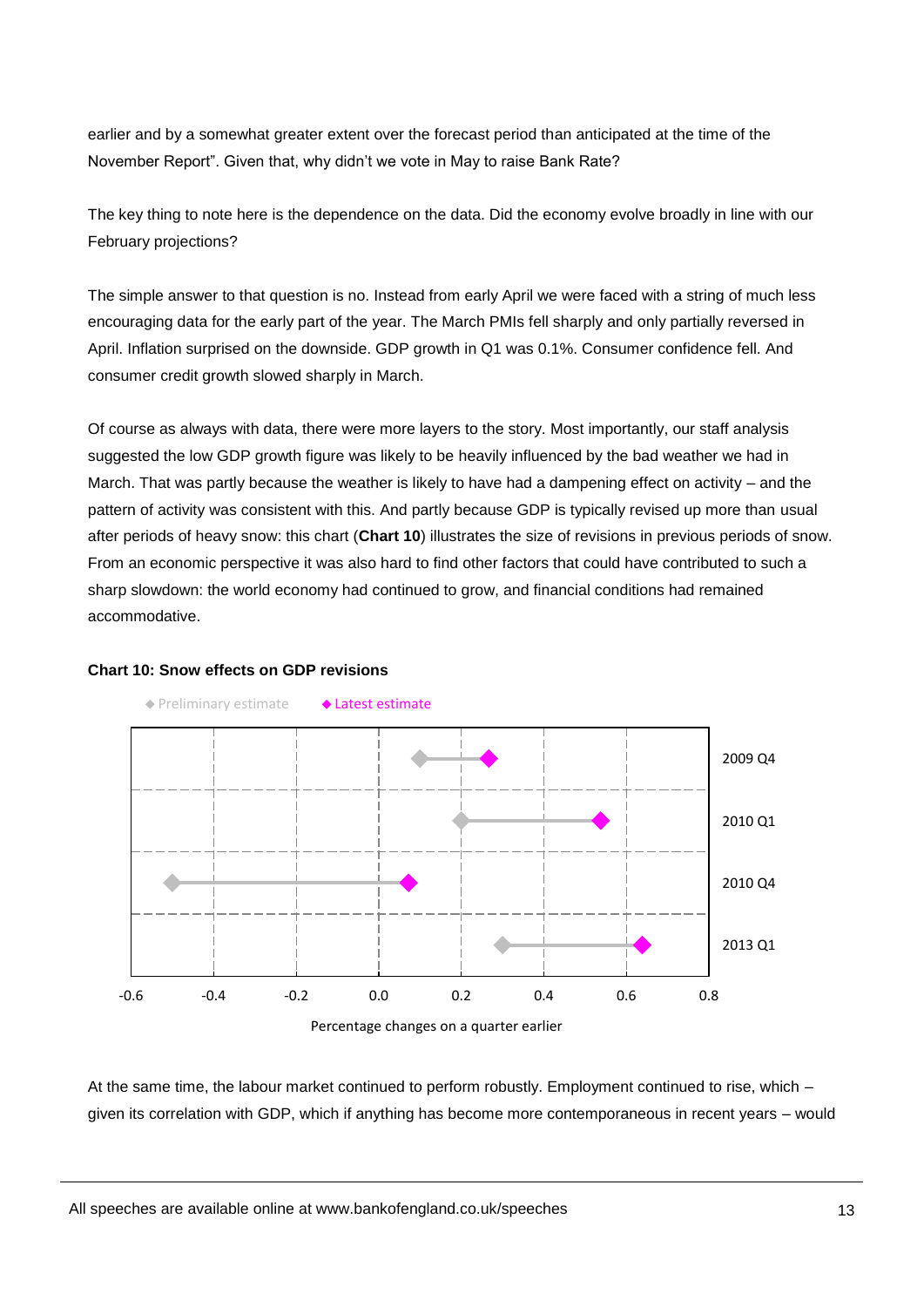suggest all else equal that GDP was also growing. Underlying regular pay growth continued to pick up in line with our forecasts.

Given all this, it seemed to me and to the MPC that the most likely explanation for the apparent weak data in the run up to our May meeting was that it was a temporary, weather-related softening. And we continued to see the trade-off between slack and inflation as much diminished. In fact last month as part of our continuing efforts to make our thinking more transparent, we published our estimate of excess supply (or slack) in the economy for the first time. If you look it up in the Report you will see that according to our estimate only a very small amount of excess supply  $-$  ¼% of GDP – remained in the economy.

But we couldn't be certain of this. Even in the most benign interpretation the economy had gone through a temporary soft patch. The majority of indicators were pointing in one direction. And it felt like there was at least a risk that, perhaps reflecting the unusual position of the UK, something more material was going on – perhaps one of the risks I highlighted earlier was crystallising. That was why I, along with the majority of the Committee, decided to vote again to leave Bank Rate unchanged.

How do I see the economy evolving from here?

It is still early days. We are still only two thirds of the way through Q2, less far through the Q2 data cycle, and only a month has passed since our last MPC meeting. Even so, the data we have had so far suggests our interpretation of the slowdown in Q1 as temporary looks to be being borne out. Consumer confidence and consumer credit both picked up in the latest data, as did retail sales and several business surveys. That included the latest services PMI output balance, representing 80% of the economy. So far at least our May judgement looks on track.

Looking ahead, my central expectation for the economy is in line with the MPC's best collective judgement as expressed in our inflation report forecasts. Global growth still looks solid, albeit a bit less rosy than it did before. The labour market is still robust. I expect GDP growth to resume at a steady but unspectacular pace (**Chart 11**), and demand to continue to rotate away from consumption and towards trade and investment. Of course all this is conditional on a smooth transition to the eventual post-Brexit arrangements.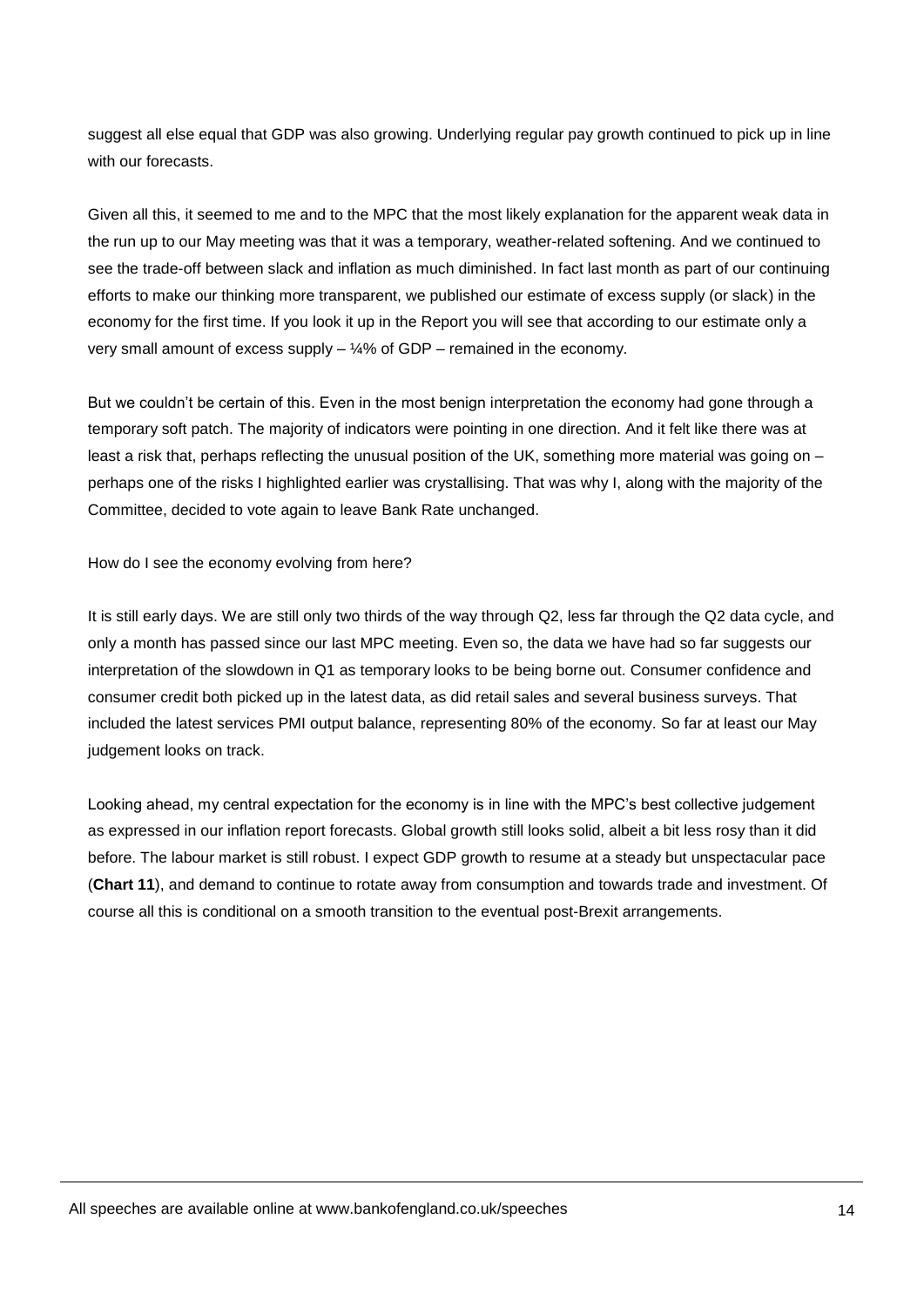



Given our forecast for productivity growth, however, even this subdued pace of growth is enough to exceed the new, lower economic speed limit, which we estimate to be around 1½%. Unemployment falls to 4%, below our estimate of equilibrium, and a small margin of excess demand opens up. And so we expect wage growth and domestic inflationary pressures to continue the pickup we saw at the end of last year (**Chart 12**): wage growth eventually picks up to 3½% – which given our productivity growth forecast implies unit wage cost growth of 2¼%.



**Chart 12: Measures of domestically generated inflation**

This is an important thing to bear in mind when looking at the current wage data. Before the financial crisis we were invariably in a "two plus two is four" world, with two per cent productivity growth and two per cent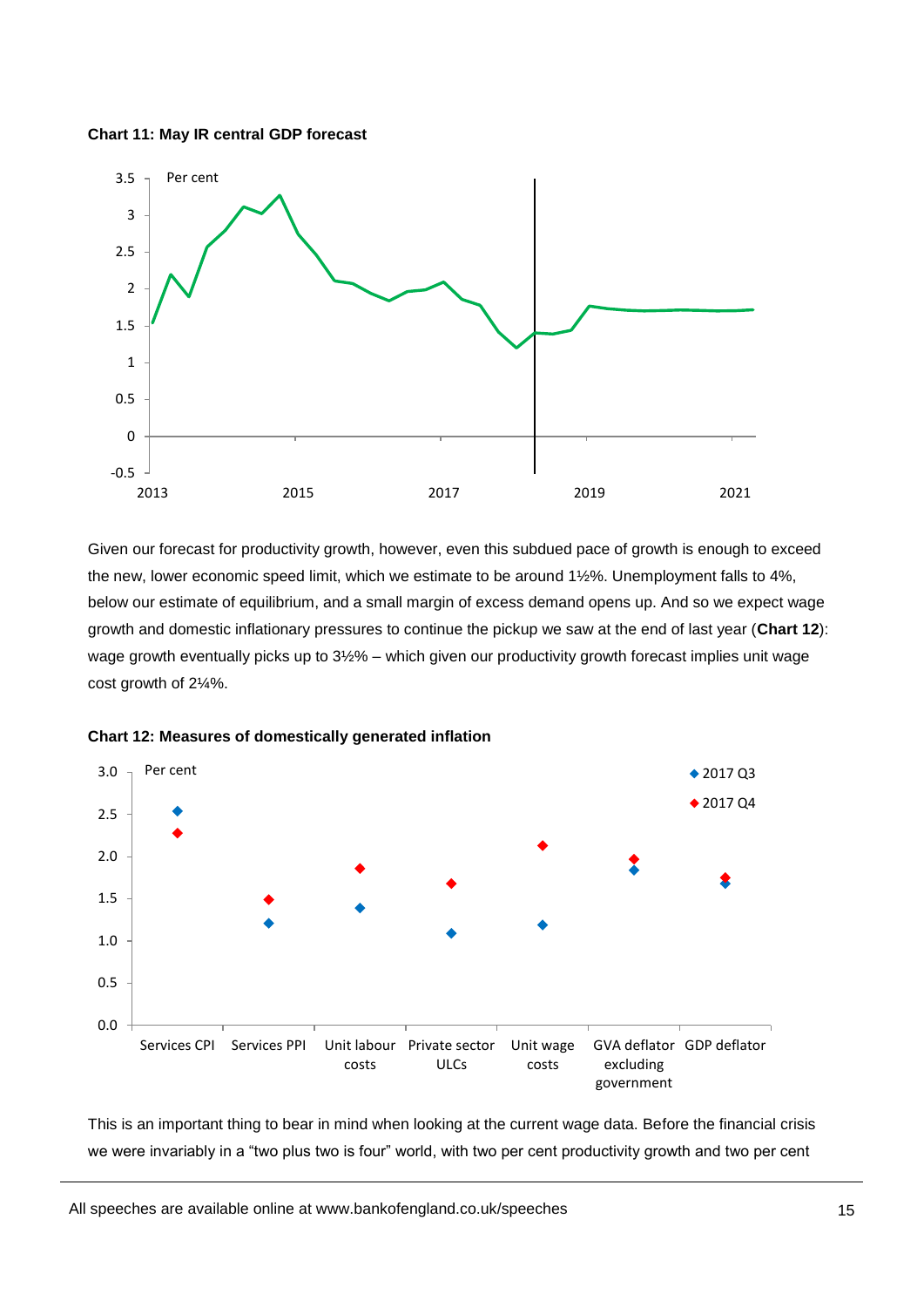inflation yielding four per cent wage growth at least. Today we seem to be in more of a "one plus two is three" world: given one per cent productivity growth, wage growth only needs to reach three per cent, not four, to be consistent with the two per cent target. In our central forecast wage growth achieves that. And so although imported inflation falls back as the upward pressure from sterling's depreciation comes to an end, domestic cost pressures keep inflation close to target in the medium term.

Relative to this central forecast I can see risks in both directions. I have already mentioned the possibility that consumption growth might take a further leg down as households continue to adjust to lower real incomes. In that case GDP growth would be lower, spare capacity could open up and inflation could drop below target. But there are also risks from the supply side. On the one hand, productivity growth has serially disappointed and could continue to do so in future. In that case excess demand could build more quickly and inflation could stay above target. That said, I am optimistic about the potential for Fintech and other new technologies to lead to productivity gains, either directly or by driving competition, and in turn to potentially higher, and non-inflationary, wage growth.<sup>15</sup>

One thing to emphasise about our central forecast is that it is conditional on the market yield curve. At the time of the May Inflation Report that yield curve was pricing in roughly three rate rises over the three years covered by our forecast. And those three rate rises were one of the forces preventing excess demand rising faster in the forecast and inflation from remaining persistently above target.

To demonstrate what would happen without those rate rises, we also publish a version of the forecast in the Inflation Report showing what would happen if Bank Rate remained unchanged (**Chart 13**). In that version of the forecast inflation does not fall back to target. Instead excess demand and domestic cost pressures build much more rapidly. And so inflation stays persistently at around 2.4%, little changed from where it is now and materially above our inflation target.

<sup>-</sup><sup>15</sup> I set out my views on the opportunities presented by Fintech in a speech in March – see: Ramsden, D (2018), "The Bank of England – Open to Fintech", speech at HMT's International Finance Conference, London, 22 March 2018.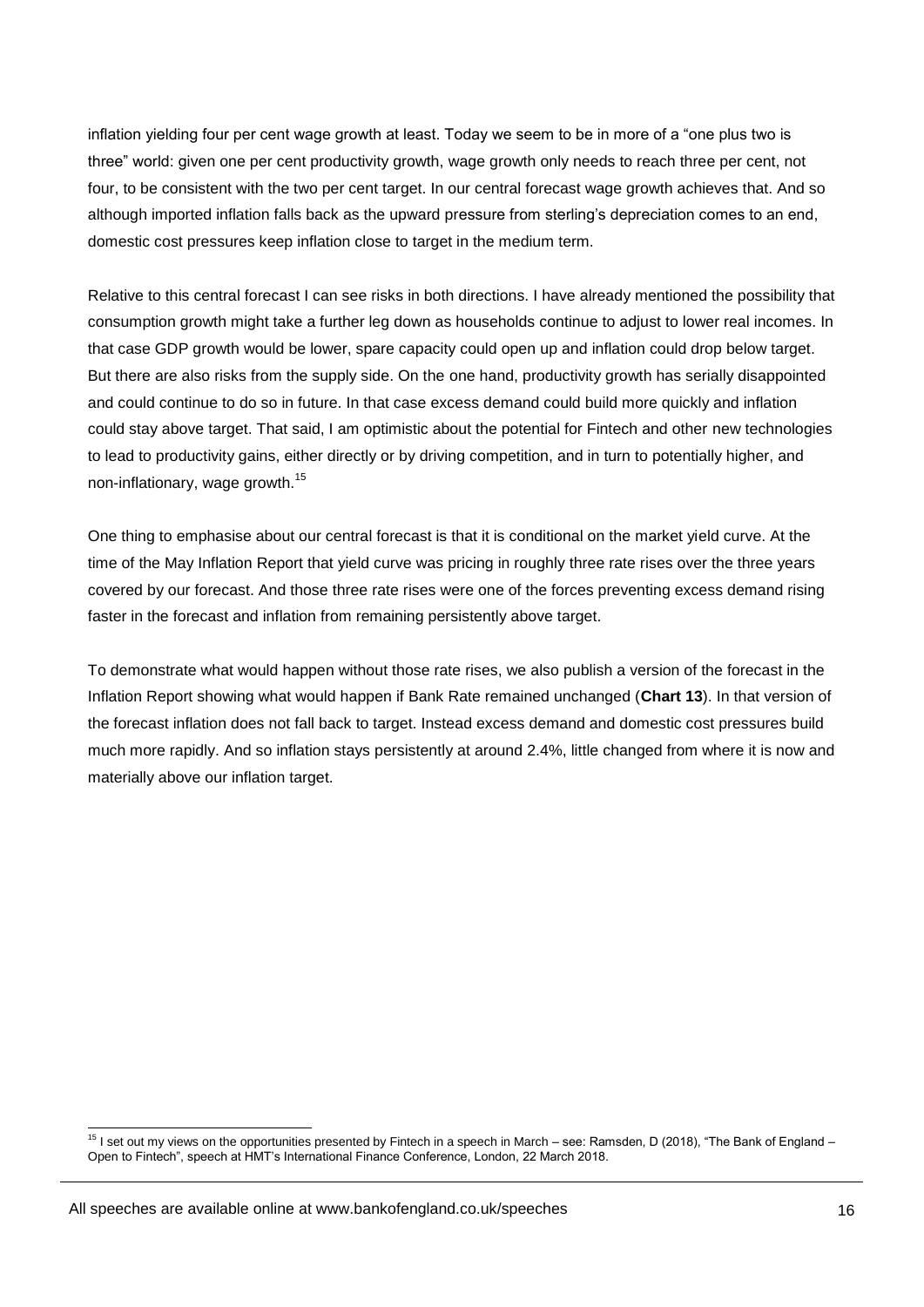



This does not seem a desirable outcome. Inflation persistently above target and a sustained period of excess demand would represent a failure to meet our remit. This is one of the reasons why I signed up to the Committee's collective judgement that "were the economy to develop broadly in line with the May Inflation Report projections, an ongoing tightening of monetary policy over the forecast period would be appropriate to return inflation sustainably to its target at a conventional horizon".

Despite the backdrop of uncertainty, and despite the unusual things going on in the economy, I am actually reasonably confident about our understanding of what's going on. Forecasts are never going to be perfectly accurate. But over the last year I think we have got the broad narrative, and our understanding of the key moving parts, about right, with the slowing in GDP growth, the rotation of demand and the overshoot in inflation.<sup>16</sup> Students of the UK labour market – and I have been one for over thirty years – should always expect surprises. But I feel my knowledge of what's going on has developed over the last year. And, lastly, while it is still early days, our judgements on the behaviour of the economy so far in 2018, and the effects of the snow, appear to have been borne out.

Nevertheless, our view of the outlook and the prescription for monetary policy remains conditional on the data, how they evolve and what pointers they give to the future. It is likely that supply, demand and the exchange rate will continue to move around as Brexit negotiations progress and external conditions change.<sup>17</sup> And the data and the outlook will change to reflect all of these.

<sup>-</sup><sup>16</sup> Again, for more details see Box 5, "How has the economy evolved relative to the February 2017 Report", in the Prospects for Inflation section of the May 2018 Inflation Report. In fact inflation overshot by a little more than we had expected, partly reflecting the rise in oil prices over the previous year, demand rotated by a greater degree than we had expected, and productivity growth slowed by more than we had expected. And, as discussed above, demand fell back by less than we had initially predicted in the August 2016 Inflation Report. But the broad shape of the economic response to Brexit was in line with what we had forecast in February 2017.